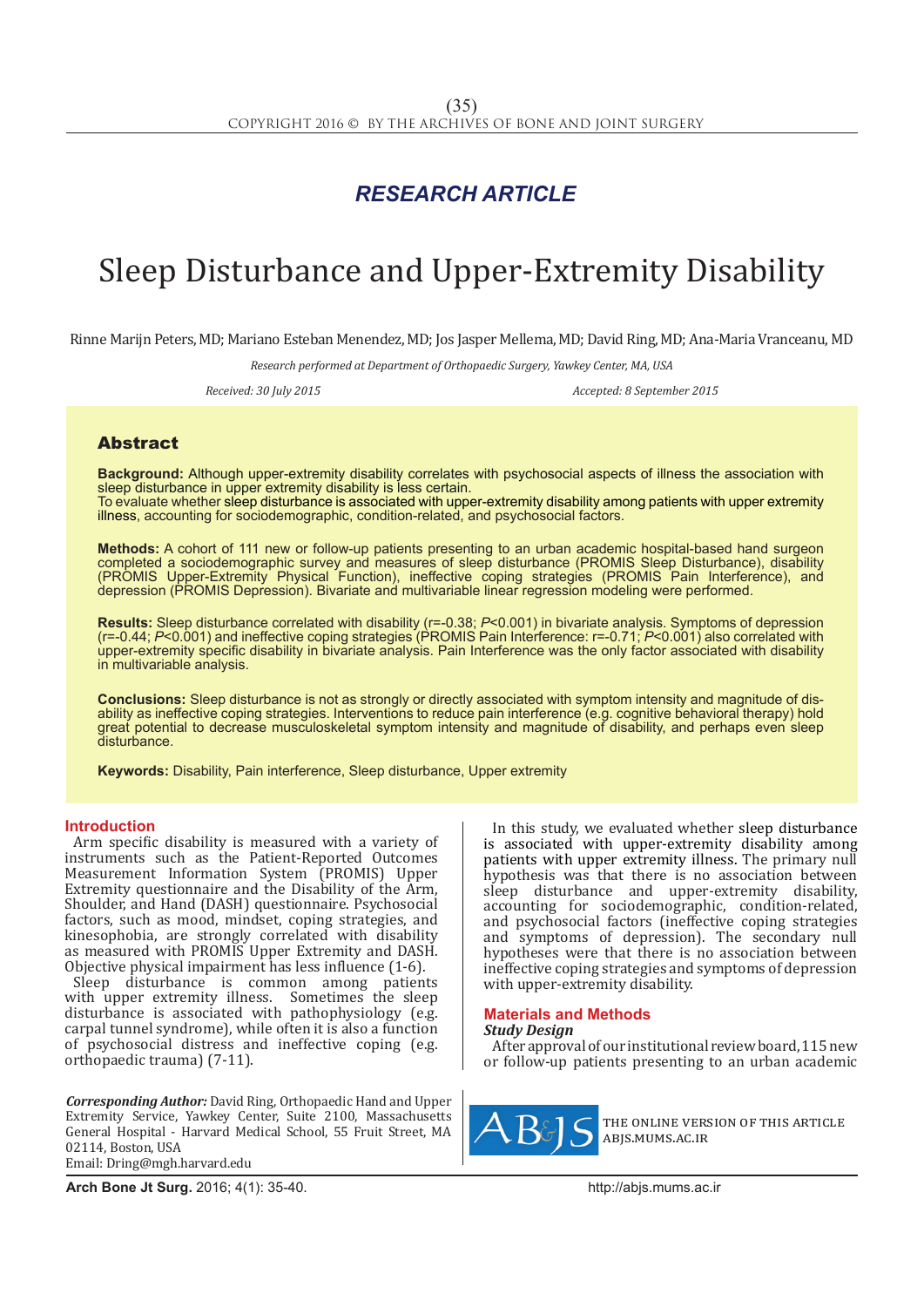SLEEP DISTURBANCE AND UPPER-EXTREMITY DISABILITY THE ARCHIVES OF BONE AND JOINT SURGERY. ABJS.MUMS.AC.IR VOLUME 4. NUMBER 1. JANUARY 2016

| Table 1. Characteristics of the study population (n=111) |                     |  |  |  |  |  |  |
|----------------------------------------------------------|---------------------|--|--|--|--|--|--|
| Parameter                                                | P-Value             |  |  |  |  |  |  |
| $Age* (y)$                                               | $52 \pm 17 (18-91)$ |  |  |  |  |  |  |
| Sex <sup>+</sup>                                         |                     |  |  |  |  |  |  |
| Female                                                   | 56 (51)             |  |  |  |  |  |  |
| Male                                                     | 55 (49)             |  |  |  |  |  |  |
| Race/ethnicity <sup>+</sup>                              |                     |  |  |  |  |  |  |
| White                                                    | 92 (83)             |  |  |  |  |  |  |
| Non-white                                                | 19 (17)             |  |  |  |  |  |  |
| Duration of education* (y)                               | $15\pm3.2$ (0-21)   |  |  |  |  |  |  |
| Working status <sup>+</sup>                              |                     |  |  |  |  |  |  |
| Working                                                  | 69 (62)             |  |  |  |  |  |  |
| Unemployed                                               | 8(7.2)              |  |  |  |  |  |  |
| Disabled                                                 | 11(10)              |  |  |  |  |  |  |
| Retired                                                  | 23 (21)             |  |  |  |  |  |  |
| Marital status†                                          |                     |  |  |  |  |  |  |
| Single                                                   | 30 (27)             |  |  |  |  |  |  |
| Married                                                  | 61 (55)             |  |  |  |  |  |  |
| Separated or divorced                                    | 12 (11)             |  |  |  |  |  |  |
| Widowed                                                  | 8(7.2)              |  |  |  |  |  |  |
| Diagnosis <sup>+</sup>                                   |                     |  |  |  |  |  |  |
| Sprain, dislocation, or mallet finger                    | 9(8.1)              |  |  |  |  |  |  |
| Hand fracture                                            | 13 (12)             |  |  |  |  |  |  |
| Wrist fracture                                           | 12 (11)             |  |  |  |  |  |  |
| Amputation, crush, or laceration                         | 6(5.4)              |  |  |  |  |  |  |
| Carpal tunnel or cubital tunnel syndrome                 | 16 (14)             |  |  |  |  |  |  |
| Osteoarthrosis                                           | 5(4.5)              |  |  |  |  |  |  |
| Trigger finger                                           | 13 (12)             |  |  |  |  |  |  |
| Non specific arm pain                                    | 6(5.4)              |  |  |  |  |  |  |
| Elbow fracture                                           | 6(5.4)              |  |  |  |  |  |  |
| De Quervain tendinopathy                                 | 5(4.5)              |  |  |  |  |  |  |
| Dupuytren                                                | 4(3.6)              |  |  |  |  |  |  |
| All other diagnoses                                      | 16 (14)             |  |  |  |  |  |  |
| Other pain conditions <sup>+</sup>                       |                     |  |  |  |  |  |  |
| Yes                                                      | 48 (43)             |  |  |  |  |  |  |
| No                                                       | 63 (57)             |  |  |  |  |  |  |
| Body mass index*                                         | 27±6.2 (17-48)      |  |  |  |  |  |  |
| Obesity (BMI $\geq 30$ ) <sup>+</sup>                    |                     |  |  |  |  |  |  |
| Yes                                                      | 29 (26)             |  |  |  |  |  |  |
| No                                                       | 82 (74)             |  |  |  |  |  |  |
| Visit type <sup>+</sup>                                  |                     |  |  |  |  |  |  |
| First                                                    | 50(45)              |  |  |  |  |  |  |
| Follow-up                                                | 61 (55)             |  |  |  |  |  |  |
| PROMIS Questionnaires*                                   |                     |  |  |  |  |  |  |
| Sleep Disturbance                                        | $51\pm9.5(32-79)$   |  |  |  |  |  |  |
| <b>Upper Extremity Function</b>                          | 42±11 (18-56)       |  |  |  |  |  |  |
| Pain Interference                                        | 55±8.1 (39-84)      |  |  |  |  |  |  |
| Depression                                               | 47±10 (34-74)       |  |  |  |  |  |  |

\*The values are given as the mean and the standard deviation, with the range in parentheses

†The values are given as the number of patients, with the percentage in parentheses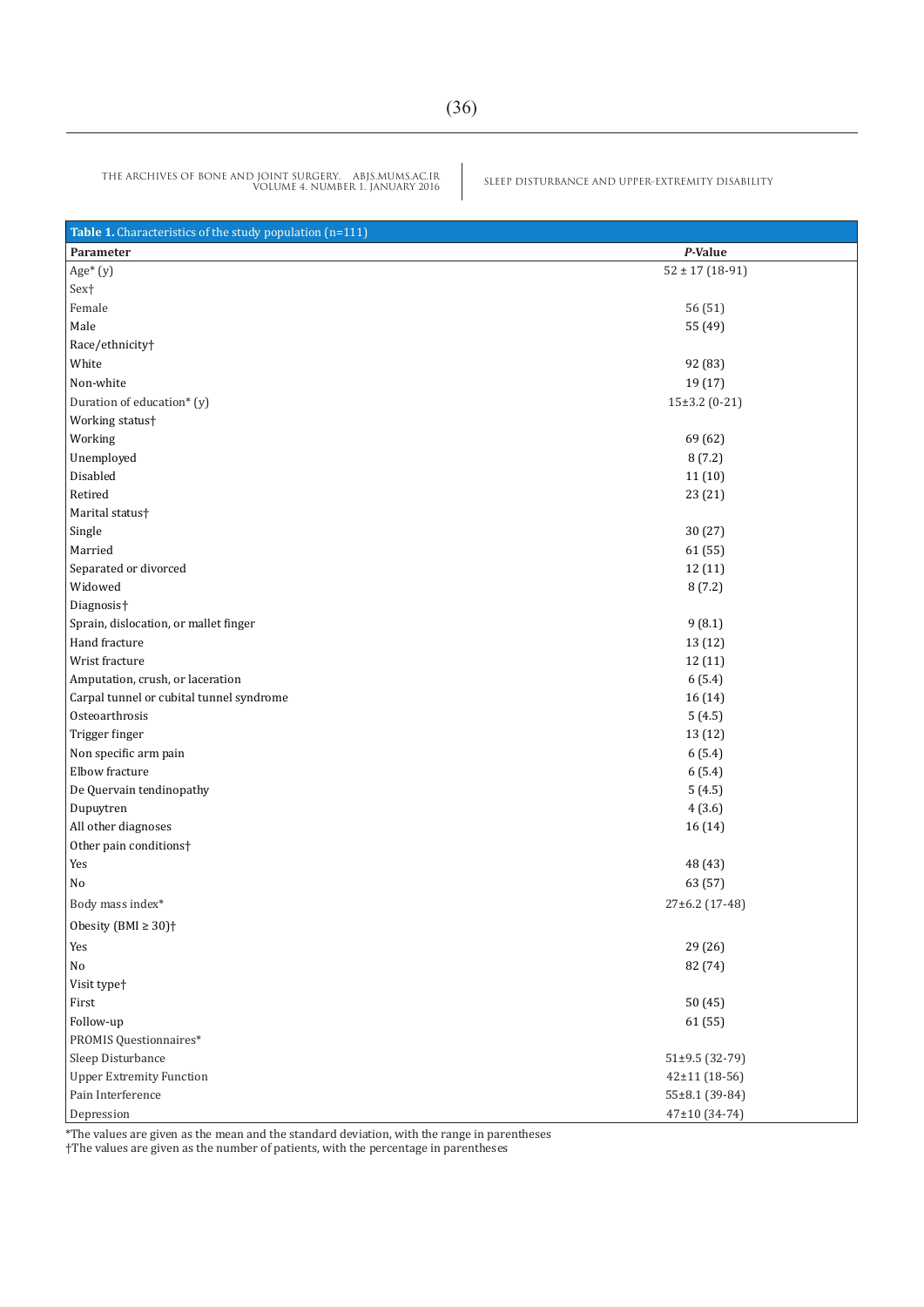| Table 2. Bivariate Statistical Analysis |                                        |                  |  |  |
|-----------------------------------------|----------------------------------------|------------------|--|--|
|                                         | <b>PROMIS Upper Extremity Function</b> |                  |  |  |
| Pearson correlation                     | r value                                | $\boldsymbol{P}$ |  |  |
| Age                                     | $-0.13$                                | 0.17             |  |  |
| Education                               | 0.27                                   | 0.004            |  |  |
| BMI                                     | $-0.2$                                 | 0.038            |  |  |
| PROMIS Sleep Disturbance                | $-0.38$                                | < 0.001          |  |  |
| PROMIS Pain Interference                | $-0.71$                                | < 0.001          |  |  |
| <b>PROMIS Depression</b>                | $-0.44$                                | < 0.001          |  |  |
| t-test                                  | t value                                | $\boldsymbol{P}$ |  |  |
| Sex                                     | $-2.3$                                 | 0.023            |  |  |
| Race/ethnicity                          | 0.49                                   | 0.63             |  |  |
| Other pain conditions                   | 2.9                                    | 0.004            |  |  |
| Visit type                              | 1,2                                    | 0,24             |  |  |
| One-way ANOVA                           | F value                                | $\boldsymbol{P}$ |  |  |
| Working status                          | 4.6                                    | 0.005            |  |  |
| Marital status                          | 1.9                                    | 0.14             |  |  |
| Diagnoses                               | 1.2                                    | 0.30             |  |  |

hospital-based hand surgeon were invited to participate in this cross-sectional study between December 2014 and January 2015. Patients were considered eligible for this study if they were aged 18 or older and spoke English fluently. Pregnant patients were excluded. Four patients (3.4%) declined participation, leaving 111 patients in the study. We obtained informed consent from each subject prior to enrollment.

All consenting patients were asked to complete a sociodemographic survey and 4 PROMIS-based computerized adaptive testing questionnaires: PROMIS Sleep Disturbance, Upper-Extremity Physical Function, Pain Interference, and Depression (12-15). Sociodemographic variables included age, sex, race/ethnicity, education, working status, marital status, and body mass index (BMI). All questionnaires were completed using a laptop computer, and the answers were collected in an Excel (Windows Excel, Microsoft, Redmond, WA) spreadsheet.

#### *Patient Characteristics [Table 1]*

Our study sample consisted of 56 (50%) women and 55 (50%) men with a mean (±SD) age of 55 (±17) years. Most patients were white (83%), and either single  $(27%)$  or married (55%). Twenty-nine patients (26%) were obese (BMI≥30). The most common diagnosis was compression neuropathy (14%), followed by hand (12%) and wrist (11%) fractures.

#### *Outcome Measures*

Unlike instruments with a fixed set of items, the PROMIS questionnaires utilize computerized adaptive testing technology based on item response theory to filter items that are redundant or do not apply to the respondent, thereby enabling the administration of individually tailored questionnaires with fewer items while still maintaining good psychometrics (16). The number of items administered ranges from 4 to 12.

The PROMIS Sleep Disturbance questionnaire evaluates qualitative aspects of sleep and wake function (e.g. perceptions of sleep quality, sleep depth, and restoration associated with sleep) (12); a higher score indicates greater sleep disturbance (12, 17).

The PROMIS Upper-Extremity Physical Function questionnaire assesses the degree of disability with physical activities that entail use of the arm and hand (e.g. writing, tying shoelaces, using buttons, and lifting heavy objects (13); lower scores indicate higher levels of upper-extremity specific disability.<br>The PROMIS Pain Interference

auestionnaire determines the extent to which pain impedes patients' physical, mental, and social activities (14); a higher score represents greater pain interference.

The PROMIS Depression questionnaire evaluates depressive symptoms by measuring negative mood (sadness, guilt), views of self (worthlessness, selfcriticism), and diminished positive affect and engagement (loss of interest) (3, 15); a higher score indicates greater symptoms of depression.

#### *Statistical Analysis*

An a priori power analysis indicated that a sample size of 111 patients would provide 90% statistical power  $(\alpha=0.05)$  to detect a moderate effect size ( $f^2=0.18$ ) in a linear regression model with 7 predictors.

Continuous data were reported as the mean, standard deviation, and range. Categorical variables were presented with frequencies and percentages.

In bivariate analysis, the correlations of continuous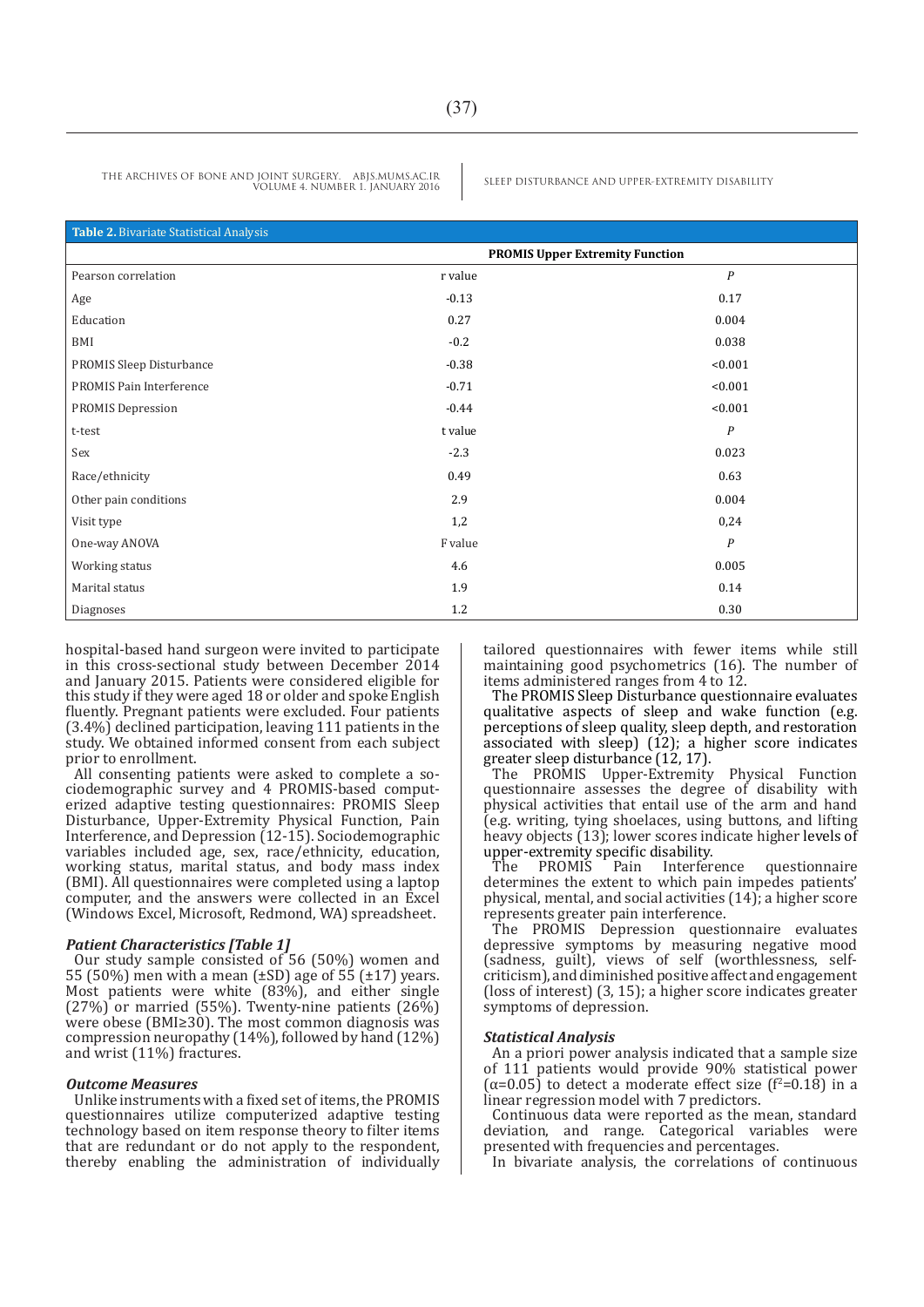| Table 3. Multivariable Statistical Analysis |                                        |                |                    |               |                  |                |  |  |  |
|---------------------------------------------|----------------------------------------|----------------|--------------------|---------------|------------------|----------------|--|--|--|
|                                             | <b>PROMIS Upper Extremity Function</b> |                |                    |               |                  |                |  |  |  |
| Predictors                                  | Beta                                   | Standard error | 95% CI             | Partial $R^2$ | $\boldsymbol{P}$ | Adjusted $R^2$ |  |  |  |
| Sex                                         | 2.1                                    | 1.5            | $-0.93$ to 5.2     | 0.0088        | 0.17             |                |  |  |  |
| BMI                                         | 0.086                                  | 0.13           | $-0.18$ to $0.35$  | 0.0019        | 0.52             |                |  |  |  |
| Other pain conditions                       | 1.4                                    | 1.7            | $-2.1$ to $4.8$    | 0.0028        | 0.44             |                |  |  |  |
| Education                                   | 0.20                                   | 0.25           | $-0.30$ to $0.71$  | 0.0030        | 0.43             |                |  |  |  |
| Working status                              |                                        |                |                    |               |                  | 0.49           |  |  |  |
| Unemployed                                  | 1.9                                    | 3.0            | $-4.0$ to $7.8$    | 0.0019        | 0.53             |                |  |  |  |
| Disabled                                    | $-2,2$                                 | 2.7            | $-7.7$ to 3.2      | 0.0030        | 0.42             |                |  |  |  |
| Retired                                     | $-0,63$                                | 2.0            | $-4.6$ to 3.4      | 0.00044       | 0.76             |                |  |  |  |
| <b>PROMIS Sleep Disturbance</b>             | $-0,10$                                | 0.090          | $-0.28$ to $0.075$ | 0.0061        | 0.25             |                |  |  |  |
| PROMIS Pain Interference                    | $-0,79$                                | 0.12           | $-1.0$ to $-0.56$  | 0.21          | < 0.001          |                |  |  |  |
| <b>PROMIS Depression</b>                    | $-0,11$                                | 0.093          | $-0.30$ to $0.075$ | 0.0064        | 0.24             |                |  |  |  |
|                                             |                                        |                |                    |               |                  |                |  |  |  |

variables with PROMIS Upper-Extremity Physical Function were analyzed using Pearson correlations. Associations with dichotomous and categorical variables were determined with the independent samples t-test and one-way analysis of variance, respectively.

All variables with *P*<0.10 in bivariate analysis were entered into a multiple linear regression model with the PROMIS Upper-Extremity Function score as the response variable. All covariates that met the criteria for entry were inserted into the model simultaneously, without further selection. The model calculated the adjusted R-squared value, a measure of the percentage of the overall variability in the PROMIS Upper-Extremity Function score that could be explained by all the variables included in the model. The model also calculates betas for each individual predictor, showing whether a particular variable has a significant effect on the dependent variable in the presence of all other predictors.

#### **Results**

Sleep disturbance correlated with disability (r=-0.38; *P*<0.001) in bivariate analysis [Table 2], but not after adjusting for confounding with other variables using multivariable regression [Table 3].

Symptoms of depression (r=-0.44; *P*<0.001) and ineffective coping strategies (PROMIS Pain Interference: r=-0.71; *P*<0.001) correlated with upper-extremity specific disability in bivariate analysis. Pain Interference was the sole predictor of disability in multivariable analysis (adjusted R-squared for the model=0.49), explaining 21% of the variability (partial R-squared=0.21) in the PROMIS Upper-Extremity Function score.

#### **Discussion**

Although upper-extremity disability has been shown to correlate highly with various psychosocial aspects of illness (e.g., self-efficacy, depression, kinesiophobia, and bance in upper extremity disability is less certain. This study sought to evaluate whether sleep disturbance is associated with upper-extremity disability, accounting for sociodemographic, condition-related, and psychosocial factors.

This study should be considered in light of its shortcomings. First, sleep disturbance is multifactorial and there may be more factors affecting sleep quality ––and thus confounding its association with disability–– beyond the variables we considered (e.g. depression, BMI, work status, age). For instance, we did not account for use of sleep compromising drugs, sleeping alone or with a partner, working rotating shifts, use of caffeine, and the use of multiple electronic devices during the evening (19-23). Second, all patients were seen by a single hand surgeon at a large urban academic center, which may limit generalizability to other physicians and settings. Third, it would have been ideal to only enroll patients presenting with the same condition (or a group of similar conditions), instead of including patients with any hand disorder. Although we did not find any differences in sleep disturbance among the various diagnoses categories, this finding could have been a function of the small number of patients in each category. Additional research on disability in patients with specific hand conditions could provide additional information. Finally, all of the patients included in our study lived in the United States; hence, we were unable to evaluate culture-related discrepancies in disability and sleep disturbance.

The observation that greater sleep disturbance was not associated with increased upper extremity disability in multivariable analysis suggests that the sleep disturbance may be a function of ineffective coping strategies. Whether sleep disturbance causes less effective coping or less effective coping contributes to poor sleep cannot be addressed with observational data, but it is likely that the relationship is bidirectional. A previous study evaluating sleep disturbance one year after orthopaedic trauma found that disability was not associated with sleep disturbance accounting for other factors (10). In contrast, Wilcox et al. found that greater disability was associated with greater sleep disturbance in patients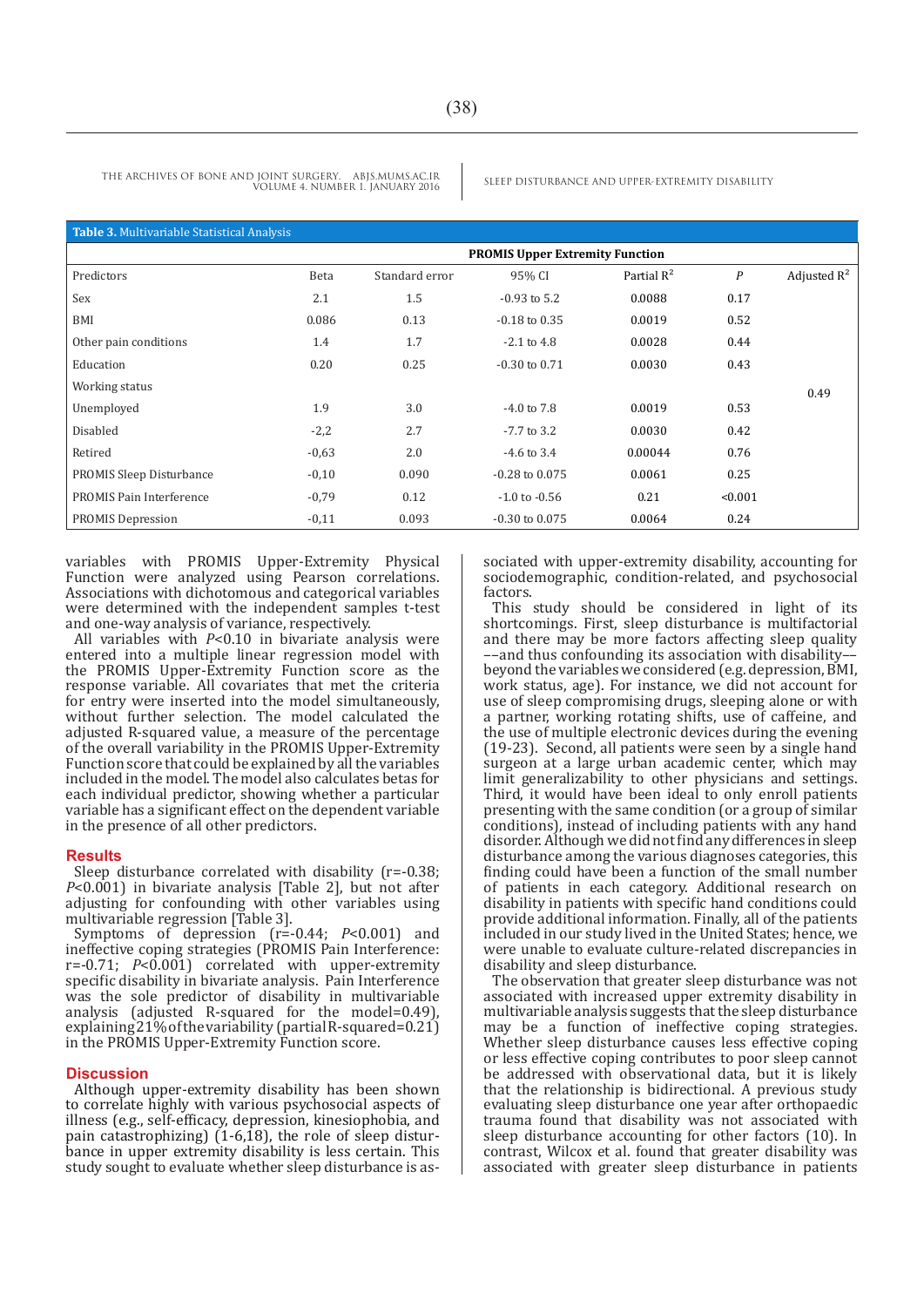### with knee pain (11).

Our findings are consistent with prior research that found ineffective coping strategies to be more strongly associated with symptom intensity and magnitude of disability than psychological distress. For instance, PROMIS Pain Interference explained 51% of the variation in QuickDASH scores in a cohort of 213 patients with upper extremity illness (3). Similarly, Overbeek and colleagues recently reported that upper extremity disability is most strongly influenced by the degree to which pain interferes with achieving goals (24). The correlation of symptoms of depression with magnitude of disability is also consistent with previous studies with the correlation consistently in the 0.40 to 0.50 range (1, 3, 18). In some studies symptoms of depression are independently associated with upper extremity disability and ineffective coping strategies dominate and symptoms of depression are not associated.

In conclusion, our data suggest that sleep disturbance is not as strongly or directly associated with symptom intensity and magnitude of disability compared to ineffective coping strategies. Interventions to reduce pain interference (e.g. cognitive behavioral therapy) hold

great potential to decrease musculoskeletal symptom intensity and magnitude of disability, and, indirectly, perhaps even sleep disturbance. There is encouraging evidence for a beneficial effect on symptoms and disability from a preliminary randomized clinical trial among orthopaedic trauma patients (25). Additional research and more widespread adoption of mind body skillsbased interventions as a routine part of orthopaedic care are warranted.

Rinne Marijn Peters MD Mariano Esteban Menendez MD Jos Jasper Mellema MD David Ring MD Hand and Upper Extremity Service, Department of Orthopaedic Surgery, Yawkey Center, Massachusetts General Hospital, Boston, USA

Ana-Maria Vranceanu MD Department of Psychiatry, Massachusetts General Hospital, Boston, USA

## **References**

- 1. Ring D, Kadzielski J, Fabian L, Zurakowski D, Malhotra LR, Jupiter JB. Self-reported upper extremity health status correlates with depression. J Bone Joint Surg Am. 2006; 88(9):1983-8.
- 2. Lindenhovius AL, Buijze GA, Kloen P, Ring DC. Correspondence between perceived disability and objective physical impairment after elbow trauma. J Bone Joint Surg Am. 2008; 90(10):2090-7.
- 3. Menendez ME, Bot AG, Hageman MG, Neuhaus V, Mudgal CS, Ring D. Computerized adaptive testing of psychological factors: relation to upper-extremity disability. J Bone Joint Surg Am. 2013; 95(20):e149.
- 4. Bot AG, Doornberg JN, Lindenhovius AL, Ring D, Goslings JC, van Dijk CN. Long-term outcomes of fractures of both bones of the forearm. J Bone Joint Surg Am. 2011; 93(6):527-32.
- 5. Doornberg JN, Ring D, Fabian LM, Malhotra L, Zurakowski D, Jupiter JB. Pain dominates measurements of elbow function and health status. J Bone Joint Surg Am. 2005; 87(8):1725-31.
- 6. Das De S, Vranceanu AM, Ring DC. Contribution of kinesophobia and catastrophic thinking to upperextremity-specific disability. J Bone Joint Surg Am. 2013; 95(1):76-81.
- 7. Patel JN, McCabe SJ, Myers J. Characteristics of sleep disturbance in patients with carpal tunnel syndrome. Hand (N Y). 2012; 7(1):55-8.
- 8. Patel A, Culbertson MD, Patel A, Hashem J, Jacob J, Edelstein D, et al. The negative effect of carpal tunnel syndrome on sleep quality. Sleep Disord. 2014; 2014(10):1-7.
- 9. Cho CH, Jung SW, Park JY, Song KS, Yu KI. Is shoulder pain for three months or longer correlated with depression, anxiety, and sleep disturbance? J Shoulder Elbow Surg. 2013; 22(2):222-8.
- 10. Shulman BS, Liporace FA, Davidovitch RI, Karia R, Egol KA. Sleep disturbance after fracture is related to emotional well-being rather than functional result. J Orthop Trauma. 2014; 29(3):e146-50.
- 11. Wilcox S, Brenes GA, Levine D, Sevick MA, Shumaker SA, Craven T. Factors related to sleep disturbance in older adults experiencing knee pain or knee pain with radiographic evidence of knee osteoarthritis. J Am Geriatr Soc. 2000; 48(10):1241-51.
- 12. Buysse DJ, Yu L, Moul DE, Germain A, Stover A, Dodds NE, et al. Development and validation of patientreported outcome measures for sleep disturbance and sleep-related impairments. Sleep. 2010; 33(6):781-92.
- 13. Hays RD, Spritzer KL, Amtmann D, Lai JS, Dewitt EM, Rothrock N, et al. Upper-extremity and mobility subdomains from the Patient-Reported Outcomes Measurement Information System (PROMIS) adult physical functioning item bank. Arch Phys Med